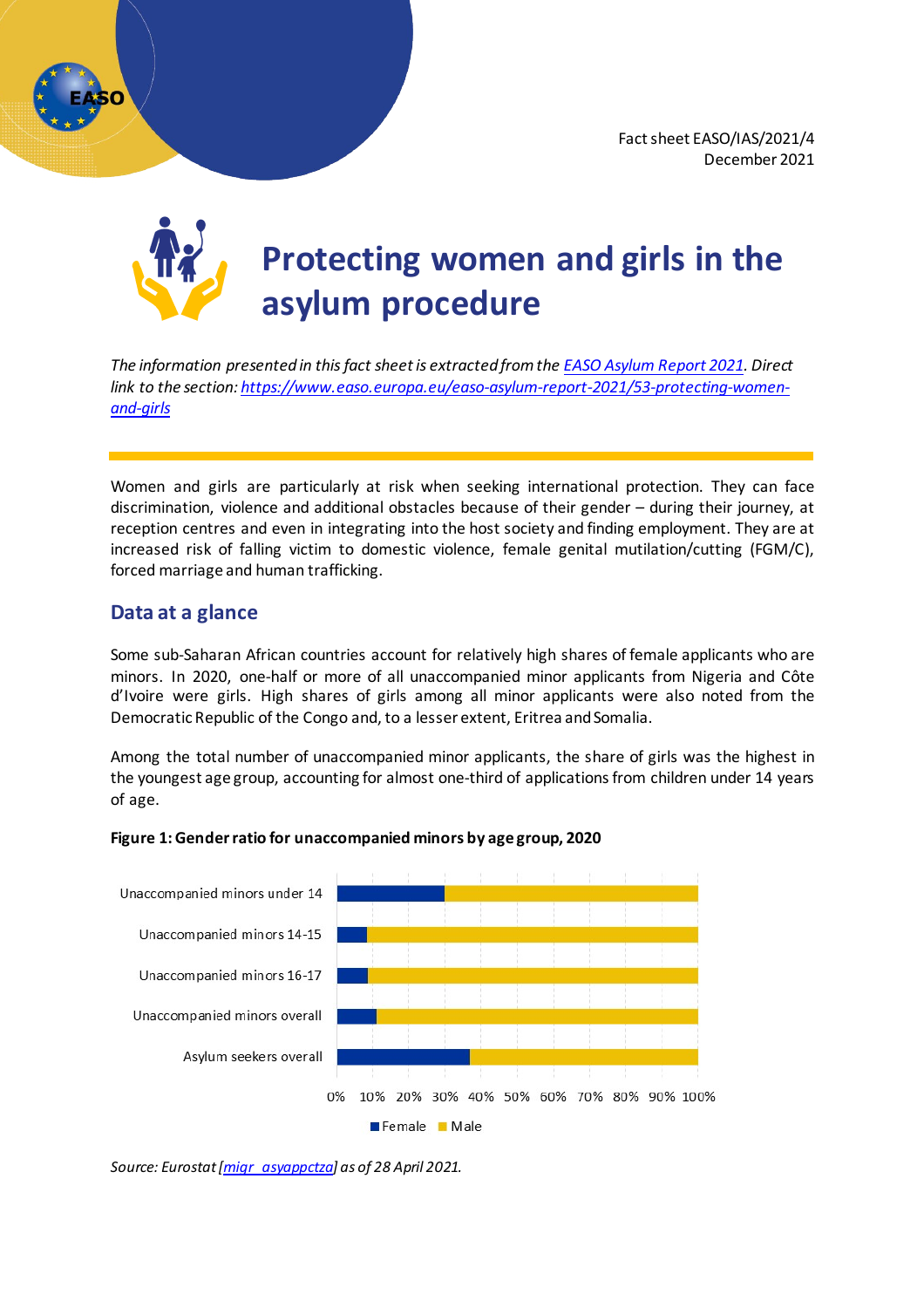The recognition rates for first-time asylum applications lodged by women (50%) were higher than for men (37%) in 2020. This difference was larger in 2019 (50% compared to 33%). However, the data available do not indicate which applications lodged by men or women were part of family groups.

Recognition rates at second or higher instances were also higher for asylum applications lodged by women (35% in 2020), compared to 27% for men.



# **Key developments extracted fromthe EASO Asylum Report 2021**

- To help Member States establish safeguards for women and girls, in 2020 the Council of Europe published practical advice and information on gender-based violence and on how to provide a gender-sensitive interpretation in reception and asylum procedures.<sup>[1](#page-4-0)</sup>
- $\bullet$ In February 2021, the **Irish** government published a White Paper which proposed a new model of support and reception to applicants for international protection.<sup>[2](#page-4-1)</sup> The IPAS is working with specialised service providers to roll out a training programme to staff who are involved in the care of applicants with special needs, focusing on victims of sexual and gender-basedviolence, victims of trafficking, and victims of torture and trauma.

## *Gender-based violence*

- $\bullet$ In 2020, some EU+ countries implemented new measures to better manage applicants who have suffered sexual or gender-based violence. In **Slovenia**, the Ministry of the Interior, the Ministry of Labour, Family, Social Affairs and Equal Opportunities, the police and the Ministry of Justice – together with 11 NGOs and UNHCR – signed a new protocol on prevention and action in cases of sexual and gender-based violence in international protection proceedings. Addressing victims requires special mechanisms that complement the existing national system in order to provide adequate protection and assistance. [3](#page-4-2)
- $\bullet$ The United Nations Working Group on Discrimination against Women and Girls noted a number of positive developments in **Greece** to provide support to refugee women, but it considered that some women were unable to report violence due to untrained staff at police stations, despite Law No 45/31 of 2018 giving undocumented persons the right to report gender-based violence without a fear of removal. In addition, a lack of interpretation services at hospitals impeded the provision of adequate medical care for female victims of violence. [4](#page-4-3)

## *Female genital mutilation/cutting (FGM/C)*

 $\bullet$ In **France**, the CND[A ruled](https://caselaw.easo.europa.eu/pages/viewcaselaw.aspx?CaseLawID=1370) that Somali girls who have not been subjected to FGM/C – but ran the risk if returned – constitute a particular social group in need of protection. The court found that OPFRA had only briefly heard a girl's father, not the mother, even though she could testify that the practice was undertaken in her family. The CNDA reiterated that FGM/C is almost universally practiced throughout Somalia without a significant decline in the practice, and girls at risk if returned therefore constitute a particular social group in need of protection from FGM/C.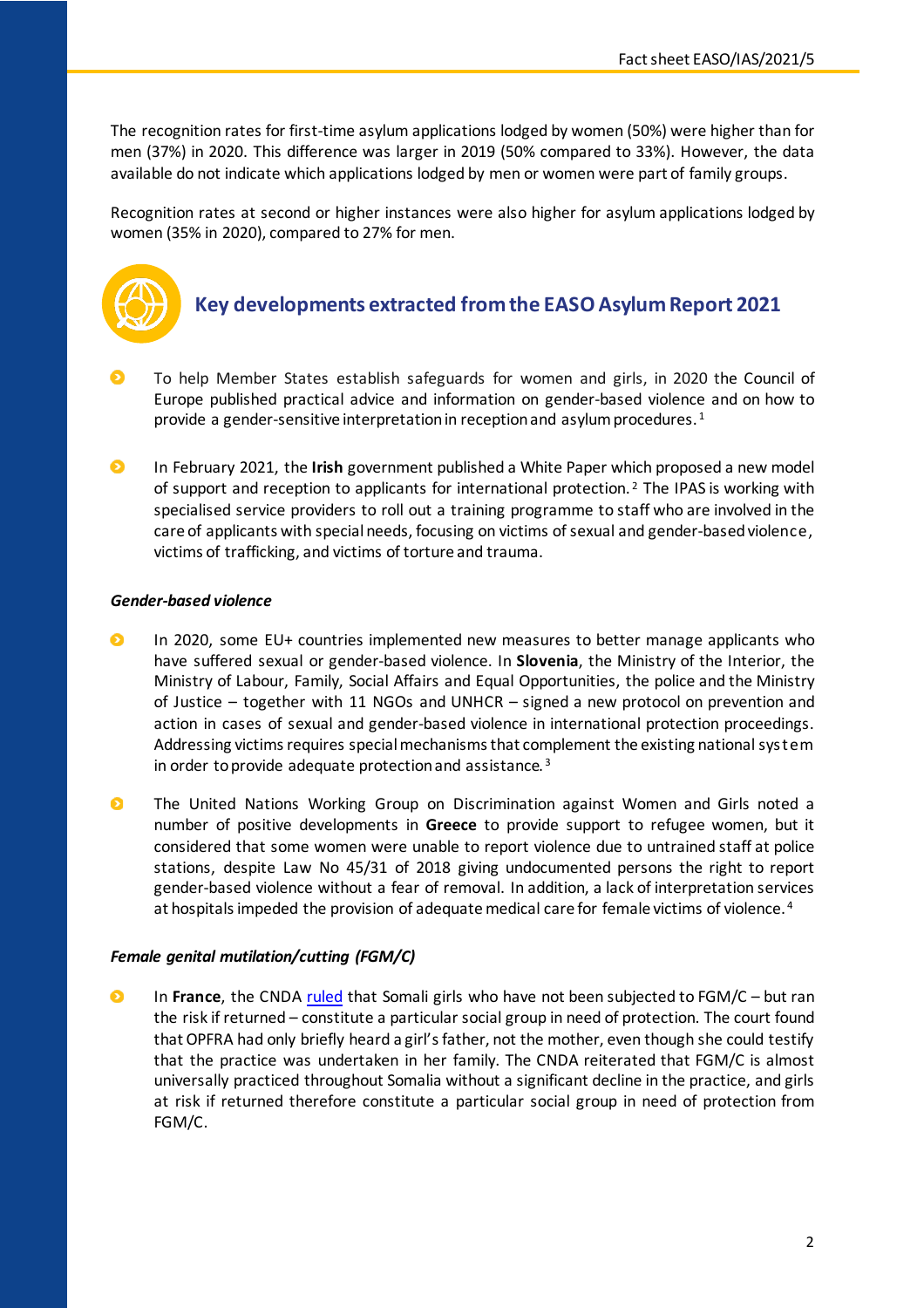- $\bullet$ In **Iceland**, the Supreme Court [rejected](https://caselaw.easo.europa.eu/pages/viewcaselaw.aspx?CaseLawID=1415) an appeal in which a father complained that the determining authority and the district court did not correctly assess the situation of his two minor girls who would face the risk of FGM/C and rape if returned to their home country. In civil cases, the burden of proof lies with the applicant and the court stated that the applicants had not provided evidence of a risk.
- The Danish Refugee Council observed administrative and procedural deficiencies in **Greece**  $\bullet$ which hindered access to a medical examination to prove an applicant was a victim of FGM/C and victims did not have recourse to a medical certificate confirming that the practice had occurred. [5](#page-4-4)

## *Human trafficking*

- $\bullet$ European courts addressed cases of human trafficking in 2020. The high court referred back a case of a Nigerian woman who was [trafficked](https://caselaw.easo.europa.eu/pages/viewcaselaw.aspx?CaseLawID=1542) to **Ireland**, stating that the IPAT did not adequately assess the applicant's personal circumstances as a victim of sexual exploitation and the role of her family as actors of persecution.
- $\bullet$ In **Cyprus**, GRETA observed a significant increase in the number of applicants for international protection, both men and women from mostly Nigeria or Cameroon, who have been detected as presumed victims of trafficking at the Kokkinotrimithia reception centre. They reported an increase in the number of girls and young women from Syria who arrived unaccompanied in the northern part of Cyprus claiming to join their 'husbands'. No special reception conditions are provided to this profile of applicants. They are usually provided with a small allowance and must find accommodation on their own, potentially exposing them to risks of sexual and other forms of exploitation. Noting that the slow asylum procedure provided traffickers with an opportunity to exploit applicants, GRETA urged the Cypriot authorities to provide assistance and safe accommodation adapted to the specific needs of victims and develop a programme for long-term support and integration.

## *Reception facilities*

- $\bullet$ **French** National Plan for the Reception of Asylum Applicants and the integration of refugees for 2021-2023 set as a milestone the "early detection and reinforcing support of vulnerabilities". [6](#page-4-5) The plan foresees the creation of additional places in reception facilities, among which are 300 places for women at risk and 200 places for LGBTI applicants.
- $\bullet$ The **Czech** Organization for Aid to Refugees and the Forum for Human Rights reported in their joint input that women, men and families were not separated within the reception facility and they received reports about several incidents, including one of sexual assault.<sup>[7](#page-4-6)</sup> The Ministry of the Interior stated that incidents reported by NGOs were not caused by the lack of separation of men and women, as this measure was maintained, but by tensions in quarantine.
- $\bullet$ Several developments concerned reception conditions for vulnerable applicants in **Spain**, which experienced a high number of arrivals in 2020. While travel restrictions hindered the possibility of transfers between reception facilities, [8](#page-4-7) the Spanish Ombudsperson called on the ministry on two occasions to transfer children, single women, families with children and other applicants with vulnerabilities (for example with health conditions and therefore at a heightened risk of COVID-19) to the mainland. The Ombudsperson underlined that children and single women were especially at risk of sexual or other forms of violence in facilities like in Melilla, where the occupation rate was high. [9](#page-4-8), [10](#page-4-9)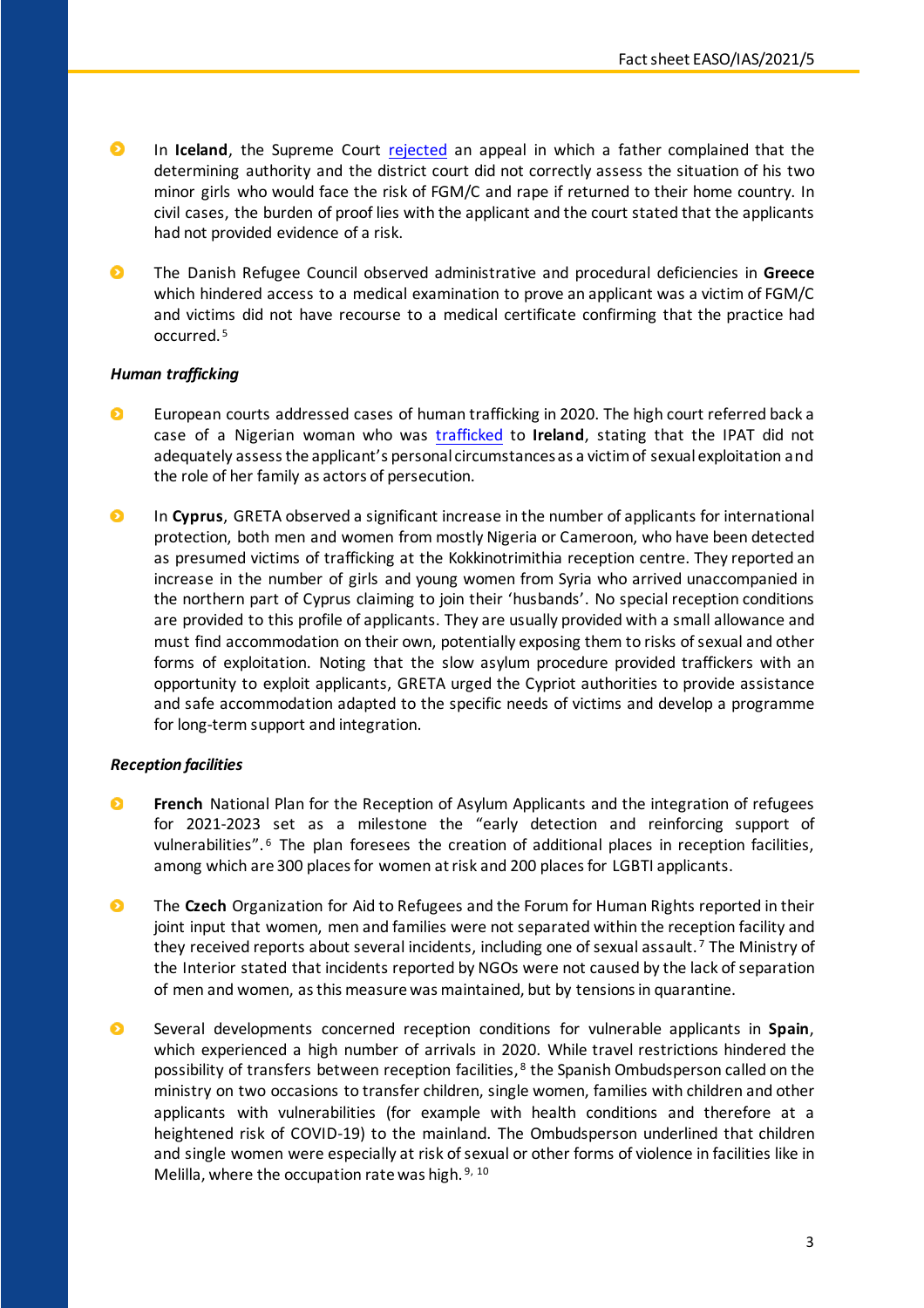#### *Integration*

- $\bullet$ The **French** Minister responsible for citizenship issued a circular to define priorities for the integration of newly-arrived migrants and beneficiaries of international protection for 2021. [11](#page-5-0) The circular confirmed that the focus remained on integration through employment, with special attention given to the employment of women and to an early assessment of skills and knowledge of newly-arrived foreigners.
- $\bullet$ The **Danish** Agency for International Recruitment and Integration (SIRI) observed many inequalities in the integration process of refugee women.<sup>[12](#page-5-1)</sup> The agency published a new information package for social workers in local authorities on providing specialised employment support to refugee and migrant women. Women's labour market integration has been a priority in recent years, as data from 2019 showed that 19% of refugee women were working after 3 years of arrival, compared to 60% of refugee men. [13](#page-5-2)
- $\bullet$ A new study conducted by an NGO analysed refugees' access to education and educational attainment in **Denmark**. [14](#page-5-3) The report noted that women refugees are more likely to get into higher education than men, who rather opt for vocational education.<sup>[15](#page-5-4)</sup>
- $\bullet$ The **German** Federal Office for Migration and Refugees (BAMF), the Institute for Employment Research (IAB) and the Socio-Economic Panel (SOEP) continued their yearly survey, which has been administered since 2016 to a group of refugees who arrived between 2013 and 2016. [16](#page-5-5) The findings indicated a significant difference in the employment of men and women, with 57% of the men being employed, compared to 29% of the women.<sup>[17](#page-5-6)</sup>

#### *Detention*

 $\bullet$ The CPT called for immediate action in **Malta** to transfer vulnerable people to open detention centres, to stop the detention of women and children, and to renovate the detention facilities to provide an adequate environment. [18](#page-5-7)

#### *Resettlement*

 $\bullet$ Similar to 2019, the ratio of men and women who were resettled in 2020 was more or less equal, with 48% of resettled persons being female. With regard to the most common citizenships of origin, females accounted for over one-third of all Eritreans (36%) and threefifths of all Somalis who were resettled in EU+ countries.

To search for more developments by topic, country or year, consult the **EASO National Asylum** Developments Database.

To read more case law related to asylum, consult the EASO Case Law Database.

Tell us what you think! Please fill in a short survey on the new fact sheets: https://ec.europa.eu/eusurvey/runner/EASO\_Asylum\_Report\_Accompanying\_Resources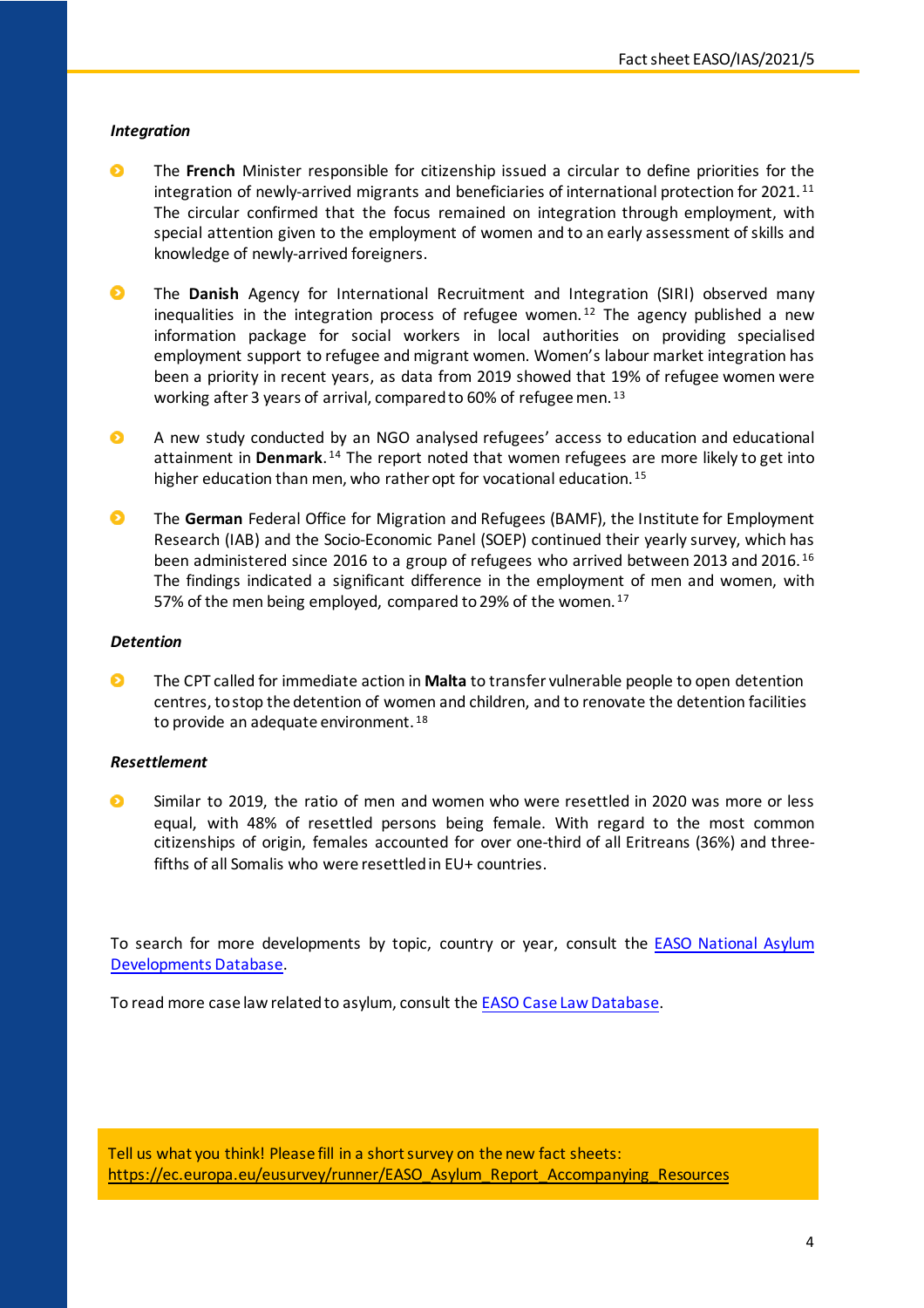## **Sources**

Please see the Bibliography for the EASO Asylum Report 2021 for the full list of over 1,000 references.

<span id="page-4-0"></span><sup>1</sup> Council of Europe, Special Representative of the Secretary General on Migration and Refugees (2020, February 10).New study on gender-based asylum claims and non-refoulement. *Council of Europe*.

https://www.coe.int/en/web/special-representative-secretary-general-migration-refugees/newsletterfebruary-2020/-/asset\_publisher/cVKOAoroBOtI/content/new-study-on-gender-based-asylum-claims-and-nonrefoulement? 101 INSTANCE\_cVKOAoroBOtI\_viewMode=view/; Council of Europe. (2020, February 10). *Gender-based Asylum Claims and Non-refoulement: Articles 60 and 61 of the Istanbul Convention: A collection of papers on the Council of Europe Convention on preventing and combating violence against women and domestic violence*. https://rm.coe.int/conventionistanbularticle60-61-web/1680995244

<span id="page-4-1"></span><sup>2</sup> Department of Children, Equality, Disability, Integration and Youth. (2020). *A White Paper to End Direct Provision and to Establish a New International Protection Support Service*.

https://www.gov.ie/pdf/?file=https://assets.gov.ie/124757/ef0c3059-b117-4bfa-a2df-8213bb6a63db.pdf#page=0

<span id="page-4-4"></span>https://easo.europa.eu/sites/default/files/DRC-Danish-Refugee-Council.pdf

<span id="page-4-5"></span><sup>6</sup> Ministry of Interior | Ministère de l'Intérieur. (2020, December 18). *Schéma national d'accueil des demandeurs d'asile et d'intégration des réfugiés 2021-2023 [National plan for the reception of asylum applicants and the integration of refugees 2021-2023]*.

https://www.immigration.interieur.gouv.fr/Asile/Schema-national-d-accueil-des-demandeurs-d-asile-et-dintegration-des-refugies-2021-2023

<span id="page-4-6"></span><sup>7</sup> Organization for Aid to Refugees | Organizace pro Promoc Uprchlíkům, & Forum for Human Rights | Fórum pro Lidská Práva. (2021). *Input to the EASO Asylum Report 2021*.

https://easo.europa.eu/sites/default/files/OPU-Forum-for-Human-Rights.pdf

<span id="page-4-7"></span><sup>8</sup> Ministry of Labour and Social Economy | Ministerio de Trabajo y Economía Social. (2020, March 20). *La Secretaría de Estado de Migraciones establece los criterios de actuación en la gestión del Sistema de Acogida ante la emergencia causada por el Covid-19 [The Secretariat of State for Migration lays down the criteria for action in managing the reception system in response to the emergency caused by COVID-19]*. https://prensa.mites.gob.es/WebPrensa/noticias/inmigracionemigracion/detalle/3754

<span id="page-4-8"></span><sup>9</sup> National Ombudsman | Defensor Del Pueblo. (2020, May 7). *Traslado a la península de los residentes solicitantes de asilo y en situación de especial vulnerabilidad del CETI de Melilla, ante el COVID-19 [Transfer to the peninsula of persons seeking asylum and in a situation of special vulnerability of the CETI of Melilla, in the light of COVID-19]*. https://www.defensordelpueblo.es/resoluciones/traslado-del-ceti-de-melilla-a-lapeninsula-de-los-residentes-solicitantes-de-asilo-y-en-situacion-de-especial-vulnerabilidad-como-personas-deriesgo-frente-a-la-covid-19-familias-con-menores-y-muj/

<span id="page-4-9"></span><sup>10</sup> National Ombudsman | Defensor Del Pueblo. (2020, June 29). *Traslado del CETI de Melilla a la península, de los residentes solicitantes de asilo en situación de especial vulnerabilidad, como personas de riesgo frente a la COVID-19, familias con menores y mujeres solas [Transfer from the CETI, Melilla to the peninsula, of persons seeking asylum in situations of special vulnerability, such as people at risk from COVID-19, families with minors and women alone]*. https://www.defensordelpueblo.es/resoluciones/facilitar-el-traslado-del-ceti-de-melilla-ala-peninsula-de-los-residentes-solicitantes-de-asilo-y-en-situacion-de-especial-vulnerabilidad-como-personasde-riesgo-frente-a-la-covid-19-familias-con/

<span id="page-4-2"></span><sup>&</sup>lt;sup>3</sup> Ministry of Labour, Family, Social Affairs and Equal Opportunities | Ministrstvo za delo, družino, socialne zadeve in enake možnosti, Ministry of the Interior | Ministrstvo za notranje zadeve, Ministry of Justice | Ministrstvo za pravosodje, & Office of the Government of the Republic of Slovenia for the Care and Integration of Migrants | Urad Vlade Republike Slovenije za oskrbo in integracijo migrantov. (2020, February 25). *Deležniki podpisali nov protokol o preprečevanju in ukrepanju v primerih spolnega nasilja ter nasilja na podlagi spola [Stakeholders sign new protocol on prevention and response to sexual and gender-based violence]*. https://www.gov.si/novice/2020-02-25-delezniki-podpisali-nov-protokol-o-preprecevanju-in-ukrepanju-vprimerih-spolnega-nasilja-ter-nasilja-na-podlagi-spola/

<span id="page-4-3"></span><sup>4</sup> United Nations, Human Rights Council. (2020, June 29). *Visit to Greece: Report of the Working Group on discrimination against women and girls*. A/HRC/44/51/Add.1. https://undocs.org/A/HRC/44/51/Add.1 <sup>5</sup> Danish Refugee Council. (2021). *Input to the EASO Asylum Report 2021*.